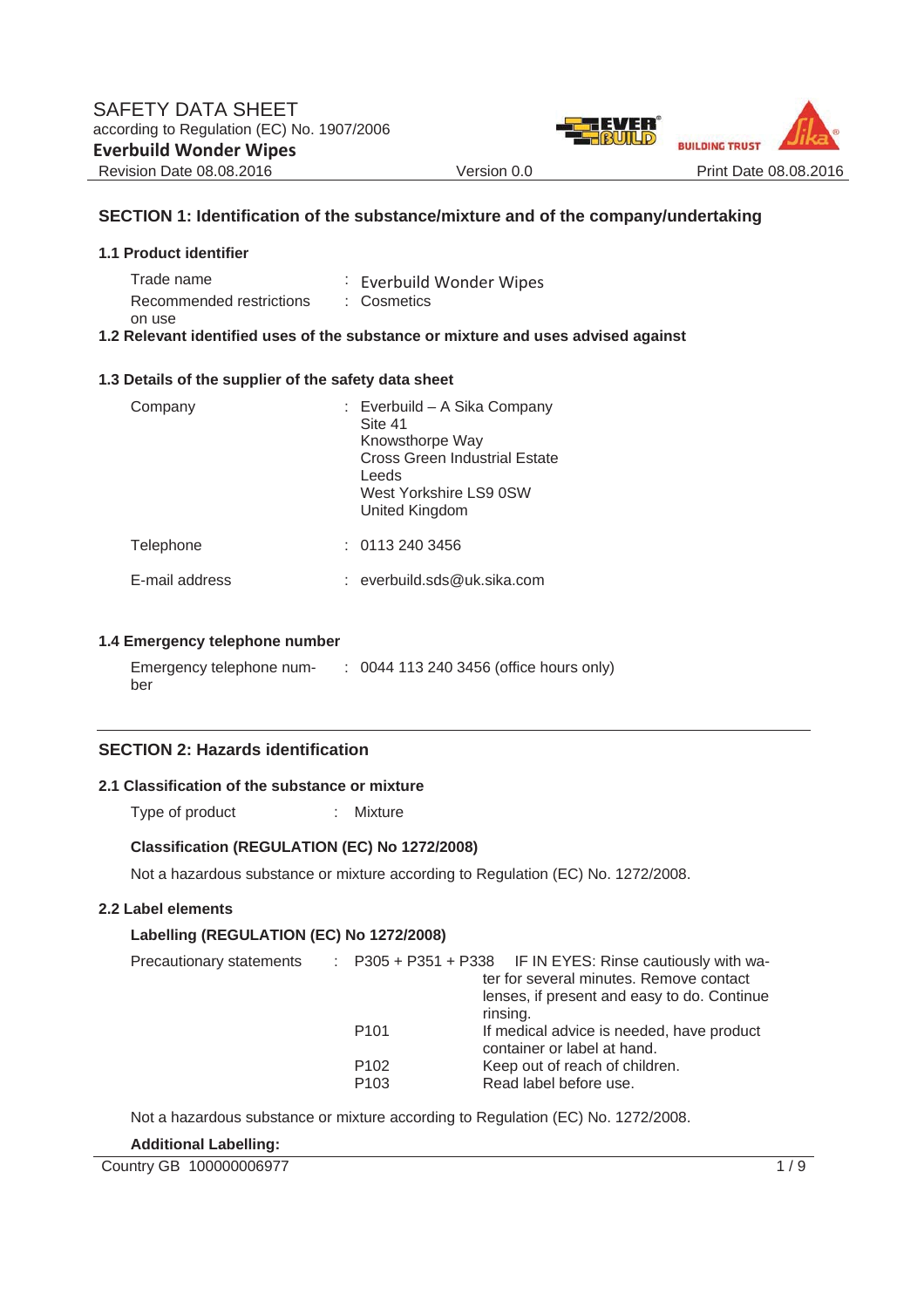

 The data sheet for medical personnel is available at the here provided emergency address.

#### **2.3 Other hazards**

This substance/mixture contains no components considered to be either persistent, bioaccumulative and toxic (PBT), or very persistent and very bioaccumulative (vPvB) at levels of 0.1% or higher.

#### **SECTION 3: Composition/information on ingredients**

#### **3.2 Mixtures**

Remarks : No hazardous ingredients

#### **Components according to Detergents Regulation EC 648/2004**

none

#### **SECTION 4: First aid measures**

#### **4.1 Description of first aid measures**

| General advice          | : No hazards which require special first aid measures.                                                                                                                            |
|-------------------------|-----------------------------------------------------------------------------------------------------------------------------------------------------------------------------------|
| If inhaled              | $:$ Move to fresh air.                                                                                                                                                            |
| In case of skin contact | : Take off contaminated clothing and shoes immediately.<br>Wash off with soap and plenty of water.                                                                                |
| In case of eye contact  | : Remove contact lenses.<br>Keep eye wide open while rinsing.                                                                                                                     |
| If swallowed            | : Do not induce vomiting without medical advice.<br>Rinse mouth with water.<br>Do not give milk or alcoholic beverages.<br>Never give anything by mouth to an unconscious person. |
|                         | 4.2 Most important symptoms and effects, both acute and delayed                                                                                                                   |
| Symptoms                | : See Section 11 for more detailed information on health effects<br>and symptoms.                                                                                                 |
| <b>Risks</b>            | : No known significant effects or hazards.                                                                                                                                        |
|                         | 4.3 Indication of any immediate medical attention and special treatment needed                                                                                                    |
| Treatment               | : Treat symptomatically.                                                                                                                                                          |

#### **SECTION 5: Firefighting measures**

#### **5.1 Extinguishing media**

Country GB 100000006977 2/9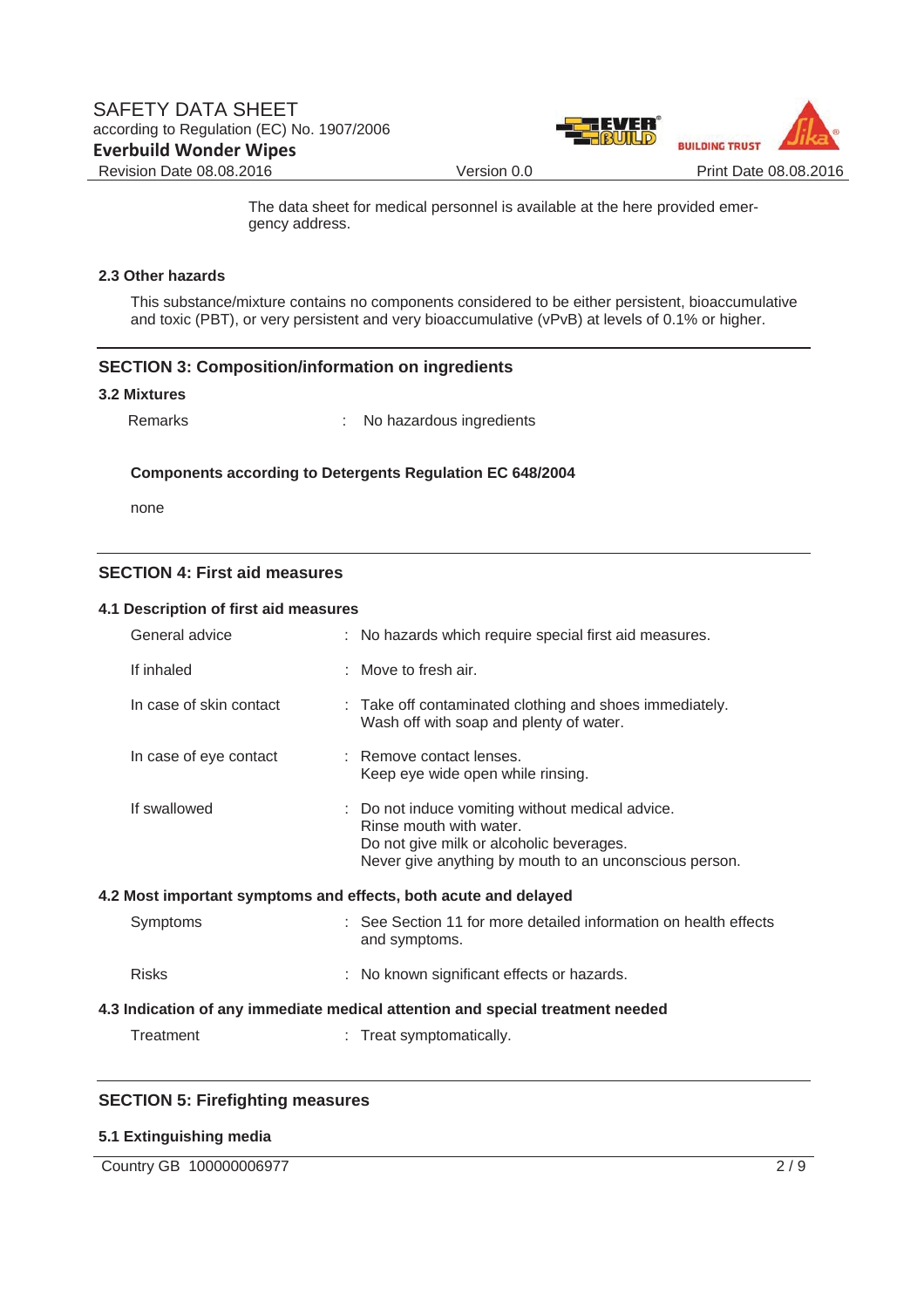

|                                                                  |  | Suitable extinguishing media : Use extinguishing measures that are appropriate to local cir-<br>cumstances and the surrounding environment.        |  |  |
|------------------------------------------------------------------|--|----------------------------------------------------------------------------------------------------------------------------------------------------|--|--|
| 5.2 Special hazards arising from the substance or mixture        |  |                                                                                                                                                    |  |  |
| ucts                                                             |  | Hazardous combustion prod- : No hazardous combustion products are known                                                                            |  |  |
| 5.3 Advice for firefighters                                      |  |                                                                                                                                                    |  |  |
| for firefighters                                                 |  | Special protective equipment : In the event of fire, wear self-contained breathing apparatus.                                                      |  |  |
| Further information                                              |  | : Standard procedure for chemical fires.                                                                                                           |  |  |
| <b>SECTION 6: Accidental release measures</b>                    |  |                                                                                                                                                    |  |  |
|                                                                  |  | 6.1 Personal precautions, protective equipment and emergency procedures                                                                            |  |  |
| Personal precautions                                             |  | : For personal protection see section 8.                                                                                                           |  |  |
| <b>6.2 Environmental precautions</b>                             |  |                                                                                                                                                    |  |  |
| Environmental precautions                                        |  | : No special environmental precautions required.                                                                                                   |  |  |
| 6.3 Methods and materials for containment and cleaning up        |  |                                                                                                                                                    |  |  |
| Methods for cleaning up                                          |  | : Keep in suitable, closed containers for disposal.                                                                                                |  |  |
| 6.4 Reference to other sections                                  |  |                                                                                                                                                    |  |  |
| For personal protection see section 8.                           |  |                                                                                                                                                    |  |  |
| <b>SECTION 7: Handling and storage</b>                           |  |                                                                                                                                                    |  |  |
| 7.1 Precautions for safe handling                                |  |                                                                                                                                                    |  |  |
| Advice on safe handling                                          |  | For personal protection see section 8. No special handling<br>advice required. Follow standard hygiene measures when<br>handling chemical products |  |  |
| Advice on protection against<br>fire and explosion               |  | Normal measures for preventive fire protection.                                                                                                    |  |  |
| Hygiene measures                                                 |  | : When using do not eat or drink. When using do not smoke.                                                                                         |  |  |
| 7.2 Conditions for safe storage, including any incompatibilities |  |                                                                                                                                                    |  |  |
| Requirements for storage<br>areas and containers                 |  | : Keep container tightly closed in a dry and well-ventilated<br>place. Store in accordance with local regulations.                                 |  |  |
| Advice on common storage                                         |  | : No special restrictions on storage with other products.                                                                                          |  |  |
|                                                                  |  |                                                                                                                                                    |  |  |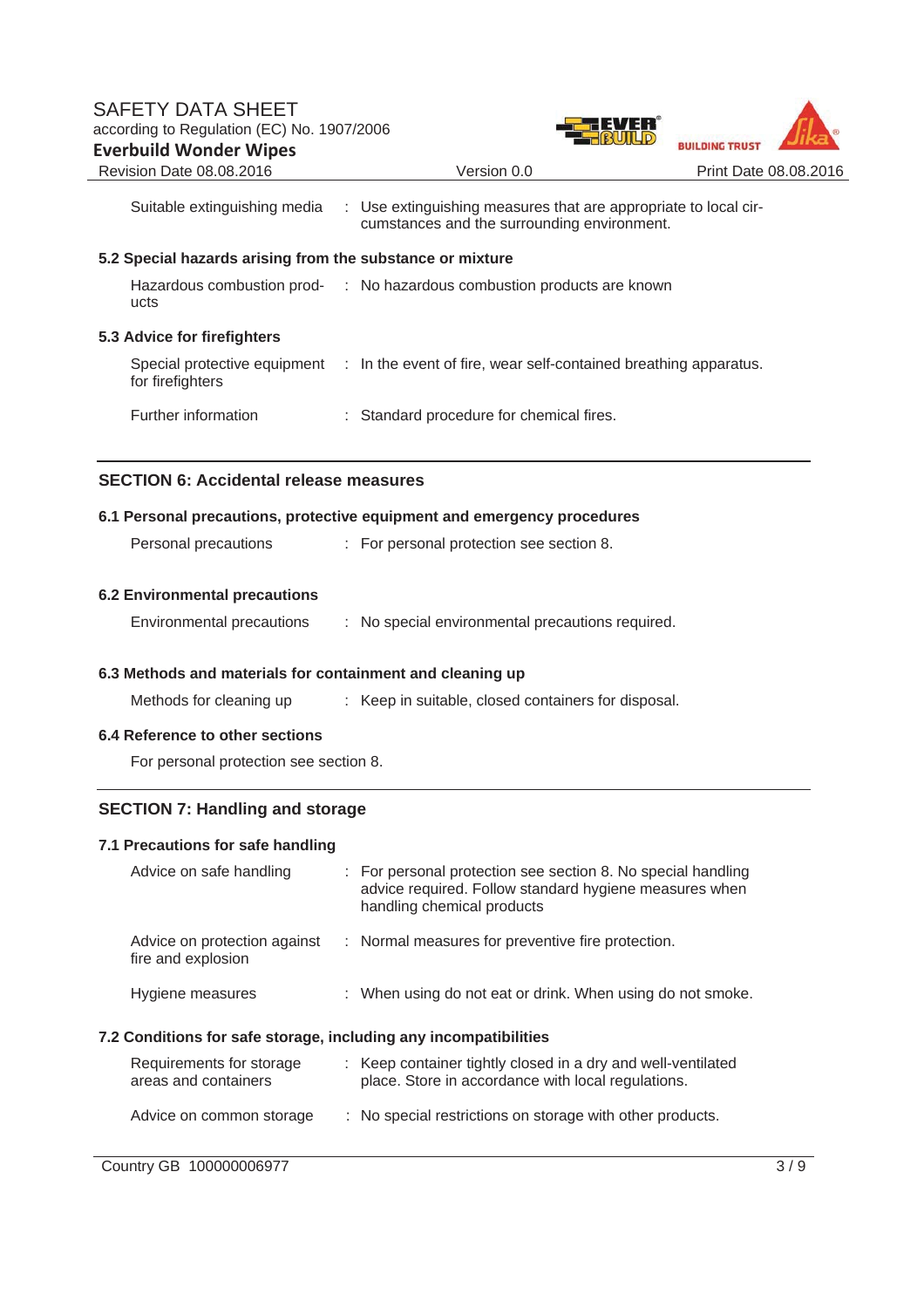## SAFETY DATA SHEET according to Regulation (EC) No. 1907/2006 **Everbuild Wonder Wipes**



Revision Date 08.08.2016 Version 0.0 Print Date 08.08.2016

Other data : No decomposition if stored and applied as directed.

## **7.3 Specific end use(s)**

Specific use(s) : No data available

### **SECTION 8: Exposure controls/personal protection**

#### **8.1 Control parameters**

Contains no substances with occupational exposure limit values.

#### **8.2 Exposure controls**

| <b>Personal protective equipment</b>   |  |                                                                                                                                                                                                                                |  |  |
|----------------------------------------|--|--------------------------------------------------------------------------------------------------------------------------------------------------------------------------------------------------------------------------------|--|--|
| Eye protection                         |  | : Safety glasses                                                                                                                                                                                                               |  |  |
| Hand protection                        |  | : Chemical-resistant, impervious gloves complying with an ap-<br>proved standard must be worn at all times when handling<br>chemical products. Reference number EN 374. Follow manu-<br>facturer specifications.               |  |  |
| Skin and body protection               |  | $\therefore$ Protective clothing (e.g. Safety shoes acc. to EN ISO 20345,<br>long-sleeved working clothing, long trousers). Rubber aprons<br>and protective boots are additionaly recommended for mixing<br>and stirring work. |  |  |
| Respiratory protection                 |  | : No special measures required.                                                                                                                                                                                                |  |  |
| <b>Environmental exposure controls</b> |  |                                                                                                                                                                                                                                |  |  |
| General advice                         |  | : No special environmental precautions required.                                                                                                                                                                               |  |  |

#### **SECTION 9: Physical and chemical properties**

# **9.1 Information on basic physical and chemical properties**  : woven fabric Colour : white Odour : No data available Odour Threshold : No data available Flash point : Not applicable

Country GB 100000006977 4 / 9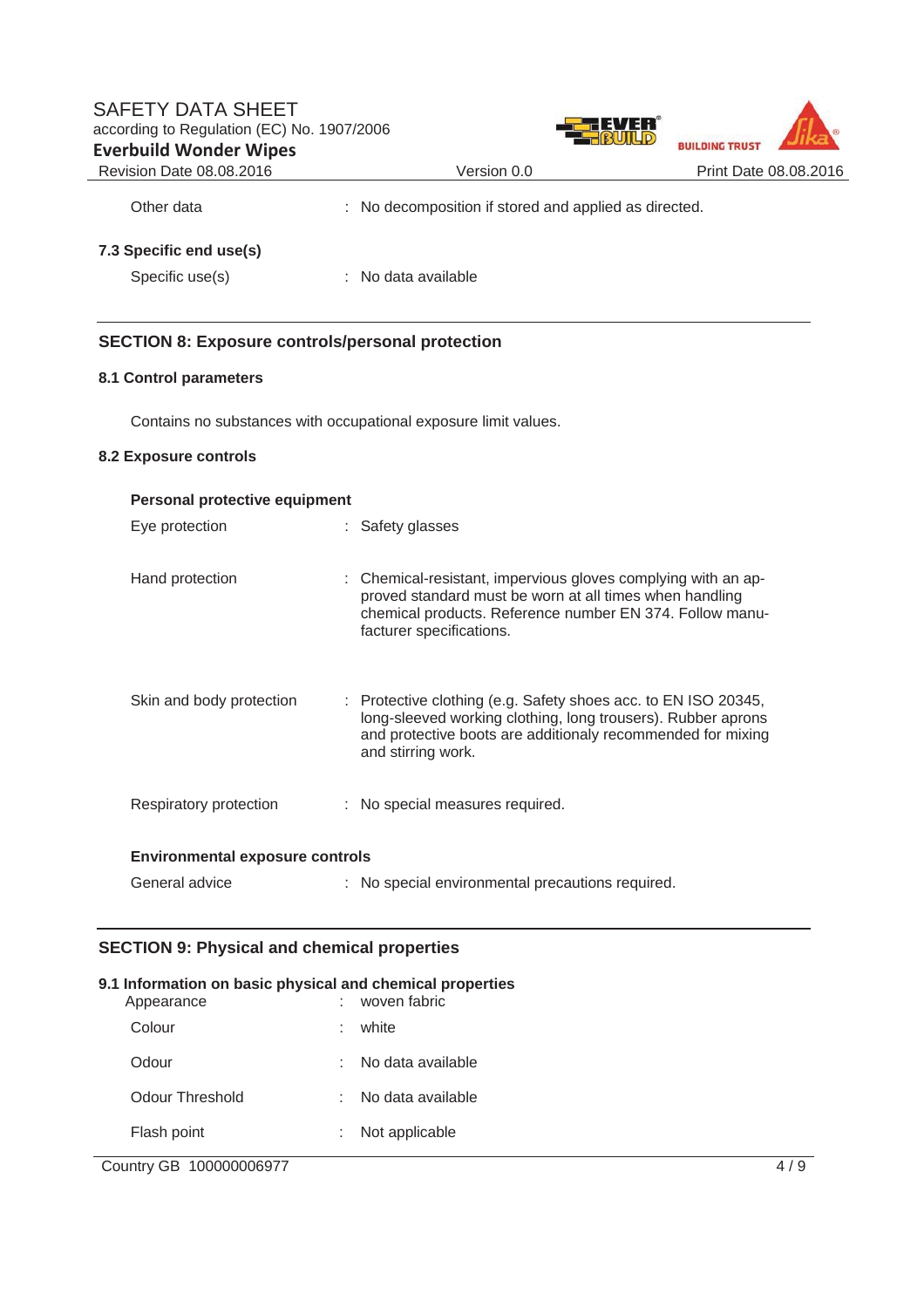## SAFETY DATA SHEET according to Regulation (EC) No. 1907/2006

**Everbuild Wonder Wipes**





| Autoignition temperature                   | t. | No data available |
|--------------------------------------------|----|-------------------|
| Lower explosion limit (Vol-%)              | t  | No data available |
| Upper explosion limit (Vol-%)              | t  | No data available |
| Flammability                               | t  | No data available |
| Oxidizing properties                       | t  | No data available |
| рH                                         | ÷  | $6 - 8$           |
| Melting point/range / Freez-<br>ing point  | t. | No data available |
| Boiling point/boiling range                | t. | No data available |
| Vapour pressure                            | ۰  | No data available |
| Density                                    | ÷  | $1$ g/cm $3$      |
| Water solubility                           |    | No data available |
| Partition coefficient: n-<br>octanol/water | t  | No data available |
| Viscosity, dynamic                         | ÷  | No data available |
| Viscosity, kinematic                       | ÷  | No data available |
| Relative vapour density                    | ł. | No data available |
| Evaporation rate                           | t  | No data available |
|                                            |    |                   |

#### **9.2 Other information**

No data available

## **SECTION 10: Stability and reactivity**

#### **10.1 Reactivity**

No dangerous reaction known under conditions of normal use.

## **10.2 Chemical stability**

The product is chemically stable.

## **10.3 Possibility of hazardous reactions**

| Hazardous reactions             | : No hazards to be specially mentioned. |
|---------------------------------|-----------------------------------------|
| <b>10.4 Conditions to avoid</b> |                                         |
| Conditions to avoid             | : No data available                     |

## **10.5 Incompatible materials**

Country GB 100000006977 5/9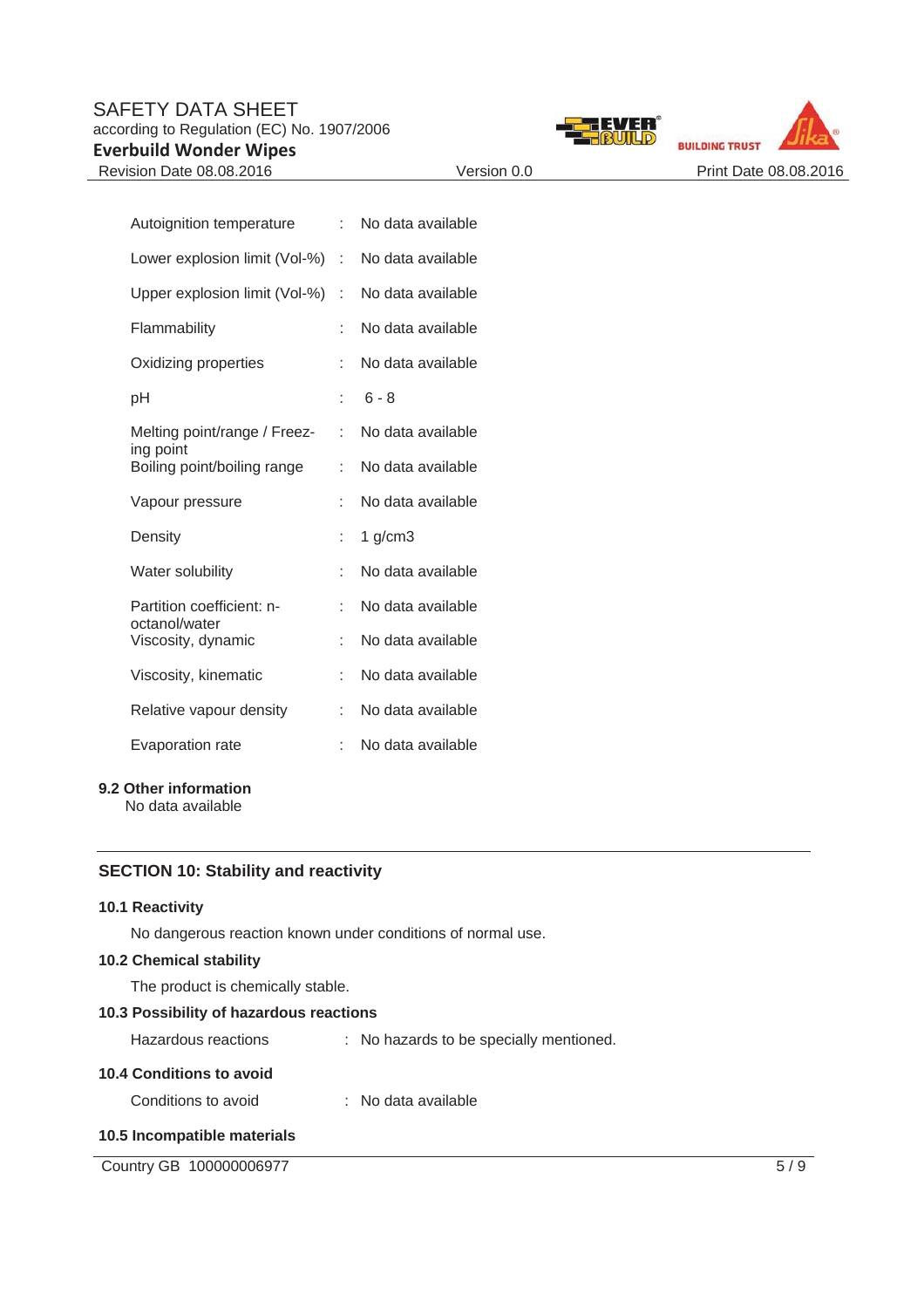



Materials to avoid : No data available

#### **10.6 Hazardous decomposition products**

#### **SECTION 11: Toxicological information**

#### **11.1 Information on toxicological effects**

#### **Acute toxicity**

Not classified based on available information.

#### **Skin corrosion/irritation**

Not classified based on available information.

#### **Serious eye damage/eye irritation**

Not classified based on available information.

#### **Respiratory or skin sensitisation**

Skin sensitisation: Not classified based on available information.# Respiratory sensitisation: Not classified based on available information.

#### **Germ cell mutagenicity**

Not classified based on available information.

**Carcinogenicity**  Not classified based on available information.

#### **Reproductive toxicity**

Not classified based on available information.

#### **STOT - single exposure**

Not classified based on available information.

#### **STOT - repeated exposure**

Not classified based on available information.

#### **Aspiration toxicity**

Not classified based on available information.

#### **SECTION 12: Ecological information**

#### **12.1 Toxicity**

No data available

#### **12.2 Persistence and degradability**

This product does not contain any tensides according to the definition in the EU Detergents Regulation (EU/648/2004))

#### **12.3 Bioaccumulative potential**

No data available

#### **12.4 Mobility in soil**

No data available

Country GB 100000006977 6/9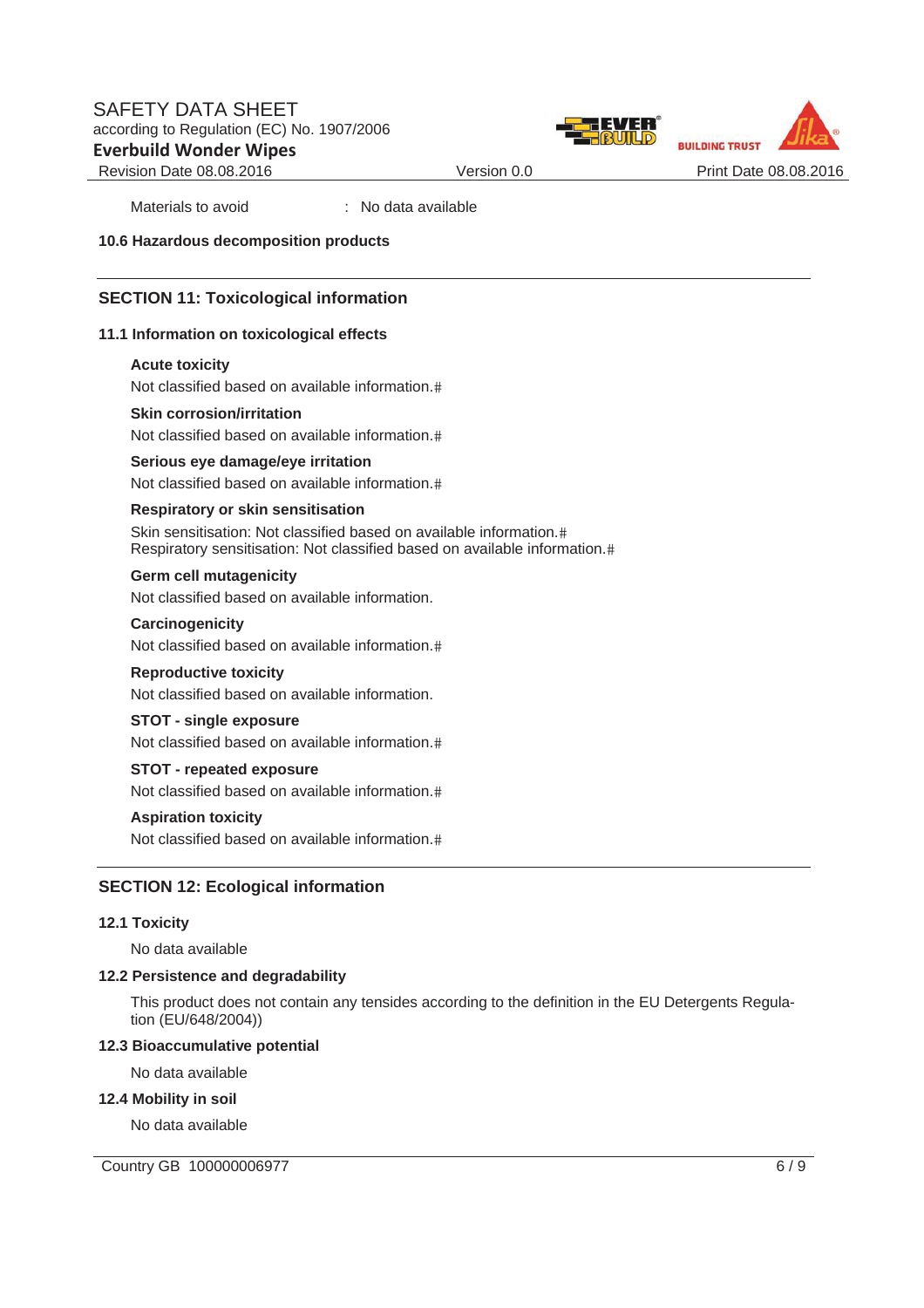

#### **12.5 Results of PBT and vPvB assessment**

### **Product:**

| Assessment                 | : This substance/mixture contains no components considered<br>to be either persistent, bioaccumulative and toxic (PBT), or<br>very persistent and very bioaccumulative (vPvB) at levels of<br>$0.1\%$ or higher |
|----------------------------|-----------------------------------------------------------------------------------------------------------------------------------------------------------------------------------------------------------------|
| 12.6 Other adverse effects |                                                                                                                                                                                                                 |

## **Product:**

Additional ecological infor-: There is no data available for this product. mation

### **SECTION 13: Disposal considerations**

#### **13.1 Waste treatment methods**

| Product | : The generation of waste should be avoided or minimized<br>wherever possible.<br>Empty containers or liners may retain some product residues.<br>This material and its container must be disposed of in a safe<br>way.<br>Dispose of surplus and non-recyclable products via a licensed<br>waste disposal contractor.<br>Disposal of this product, solutions and any by-products should<br>at all times comply with the requirements of environmental<br>protection and waste disposal legislation and any regional<br>local authority requirements.<br>Avoid dispersal of spilled material and runoff and contact with |
|---------|--------------------------------------------------------------------------------------------------------------------------------------------------------------------------------------------------------------------------------------------------------------------------------------------------------------------------------------------------------------------------------------------------------------------------------------------------------------------------------------------------------------------------------------------------------------------------------------------------------------------------|
|         | soil, waterways, drains and sewers.                                                                                                                                                                                                                                                                                                                                                                                                                                                                                                                                                                                      |

#### **SECTION 14: Transport information**

**ADR**  Not dangerous goods **IATA**  Not dangerous goods **IMDG**  Not dangerous goods

**14.6 Special precautions for user**  No data available

**14.7 Transport in bulk according to Annex II of MARPOL 73/78 and the IBC Code**  Not applicable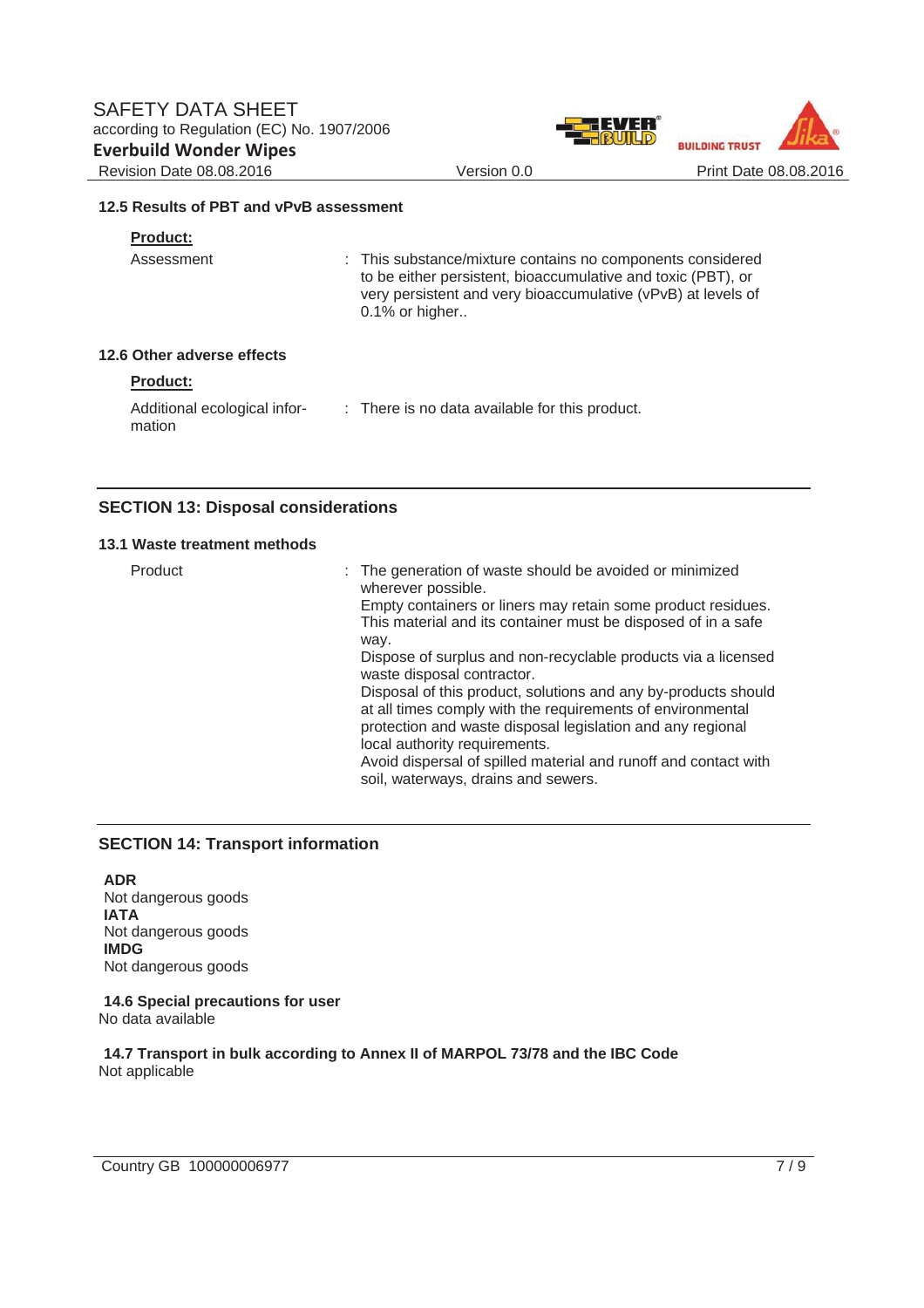

#### **SECTION 15: Regulatory information**

|  | 15.1 Safety, health and environmental regulations/legislation specific for the substance or mixture                                                                                                                                                                                                                                                          |                                                                                                                                                                            |  |                                                                                                      |  |
|--|--------------------------------------------------------------------------------------------------------------------------------------------------------------------------------------------------------------------------------------------------------------------------------------------------------------------------------------------------------------|----------------------------------------------------------------------------------------------------------------------------------------------------------------------------|--|------------------------------------------------------------------------------------------------------|--|
|  | <b>Prohibition/Restriction</b><br>REACH - Restrictions on the manufacture, placing on<br>the market and use of certain dangerous substances,<br>preparations and articles (Annex XVII)<br>REACH - Candidate List of Substances of Very High<br>Concern for Authorisation (Article 59).<br>REACH - List of substances subject to authorisation<br>(Annex XIV) |                                                                                                                                                                            |  | : Not applicable                                                                                     |  |
|  |                                                                                                                                                                                                                                                                                                                                                              |                                                                                                                                                                            |  | : None of the components are listed<br>$(=>0.1\%).$                                                  |  |
|  |                                                                                                                                                                                                                                                                                                                                                              |                                                                                                                                                                            |  | $:$ Not applicable                                                                                   |  |
|  | <b>REACH Information:</b>                                                                                                                                                                                                                                                                                                                                    | All substances contained in our Products are<br>- preregistered or registered by us, and/or<br>- excluded from the regulation, and/or<br>- exempted from the registration. |  | - preregistered or registered by our upstream suppliers, and/or                                      |  |
|  | jor-accident hazards involving dangerous substances.                                                                                                                                                                                                                                                                                                         | Not applicable                                                                                                                                                             |  | Seveso III: Directive 2012/18/EU of the European Parliament and of the Council on the control of ma- |  |
|  | VOC-CH (VOCV)                                                                                                                                                                                                                                                                                                                                                | : no VOC duties                                                                                                                                                            |  |                                                                                                      |  |

VOC-EU (solvent) : Not applicable

If other regulatory information applies that is not already provided elsewhere in the Safety Data Sheet, then it is described in this subsection.

| Health, safety and environ-   | : The Chemicals (Hazard Information and Packaging for Sup- |
|-------------------------------|------------------------------------------------------------|
| mental regulation/legislation | ply) Regulations 2002                                      |
| specific for the substance or | Control of Substances Hazardous to Health Regulations 2002 |
| mixture:                      | The Management of Health and Safety at Work Regulations    |
|                               | 1999                                                       |
|                               | Health and Safety at Work Act 1974                         |
|                               | Environmental Protection Act 1990 & Subsidiary Regulations |

#### **15.2 Chemical safety assessment**

This product contains substances for which Chemical Safety Assessments are still required.

#### **SECTION 16: Other information**

ADR Accord européen relatif au transport international des marchandises Dangereuses par Route

Country GB 100000006977 8/9